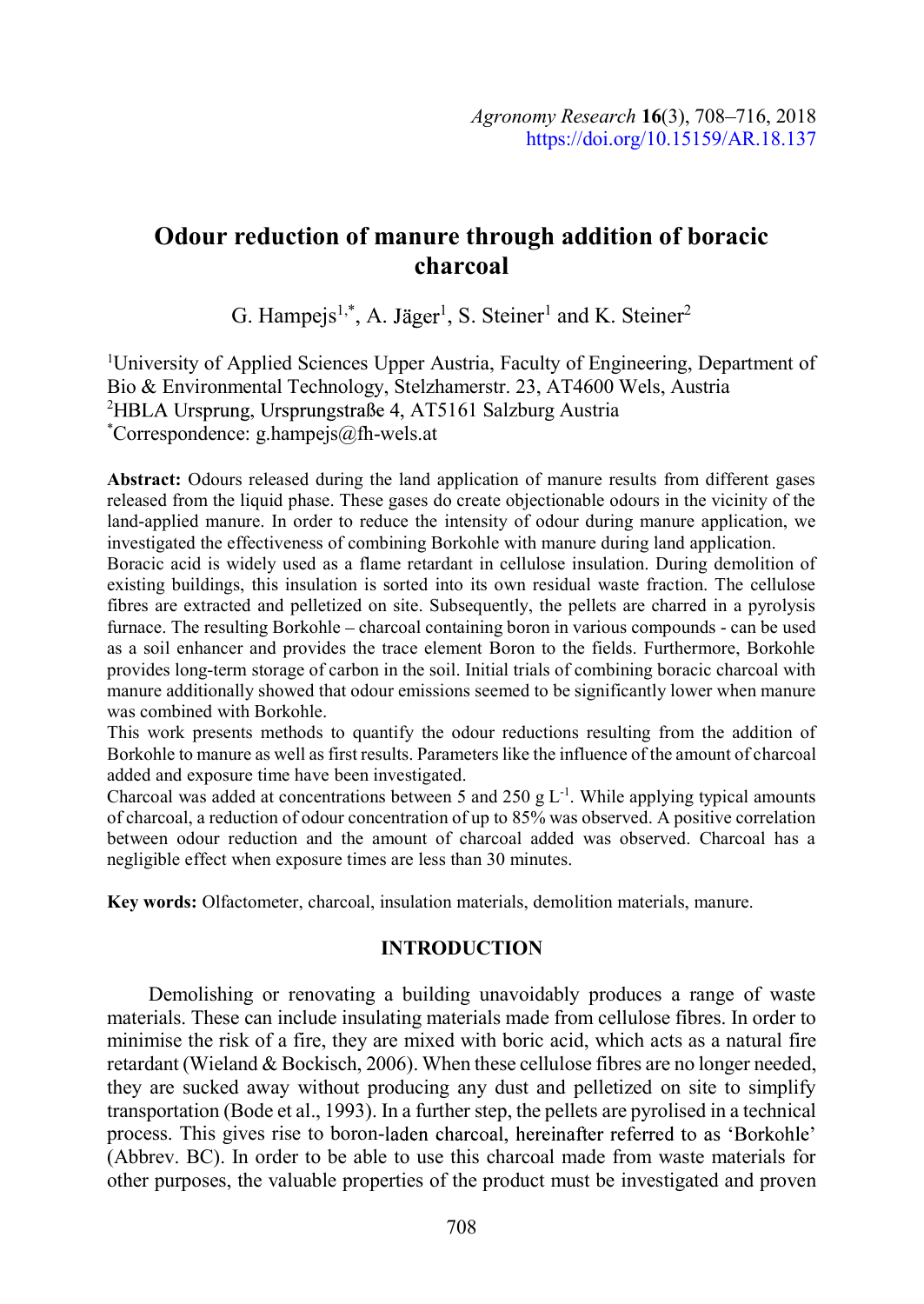and their compliance with relevant limit values demonstrated. The boron-laden organic  $\text{charcoal} - \text{or } \text{'Borkohle'} - \text{produces in this way can be spread on fields by farmers}$ together with manure as a soil improver and as a source of the trace element boron (Glaser et al., 2015; Schulz et al, 2013). Initial field trials for the spreading of biochar on maize fields indicated that the odour emissions of manure mixed with biochar are lower than the odour emissions of manure applied without additives (Isocell, 2017).

The objective of this project at Upper Austria University of Applied Science / Campus Wels is to investigate the extent of odour reduction due to the charcoal and the underlying modes of action. The first step, which is reported on here, should involve the development of suitable test methods and the investigation of the influences of important constraints, in particular the quantity of charcoal and the reaction time.

# MATERIALS AND METHODS

The manner in which the experiments for obtaining representative samples are conducted in the laboratory is explained below. To this end, the three applied trial methods are described in more detail

# Preparation of odour samples

Three different approaches were selected in order to simulate the odour of manure in the laboratory. (1) Direct application on the pasture (2) Desorption using a scrubber (3) Direct method in the bag

(1) In this trial, the manure is applied directly to a piece of pasture measuring 0.24 m x 0.24 m located in a capture hood. In order to simulate a standard spreading quantity of, for example, 30 m<sup>3</sup> manure per ha for maize, 172 mL of manure is added to the pasture located in the hood. Next, an odour sample is taken after a certain reaction time. Before the pasture is treated with manure, the intensity of its inherent odour is determined.

(2) The application of manure is simulated by conveying the manure in a sealed circuit to a packed-bed scrubber, where it is brought into contact with the air also being moved around the circuit, and then returned to the collection tank. This simulates the intense contact experienced during conventional manure spreading through scattering. The odour-laden air is passed through a capture hood, from which the air samples can be taken. First, the storage tank located at the scrubber is filled with manure. Then, the process described above starts. The sample is taken after the scrubber has run for a set time.

(3) With this method of making odour samples, the manure is added to a sample bag made from Nalophan $\mathcal D$  (approx. 15 litres). The bag is filled with synthetic air. After a dwell time of five minutes, the air is transferred to a sample bag. If the odour concentration is too great for an olfactometric evaluation, the odour sample must be prediluted. The dilution is made in a ratio of 1:7.3. The odour sample obtained in this way can be subsequently analysed without any problem with the aid of the olfactometer.

This method of sample creation was developed because the other methods used are very time-consuming and complex by comparison as well as being prone to errors. Less manure is needed than in trials with the scrubber.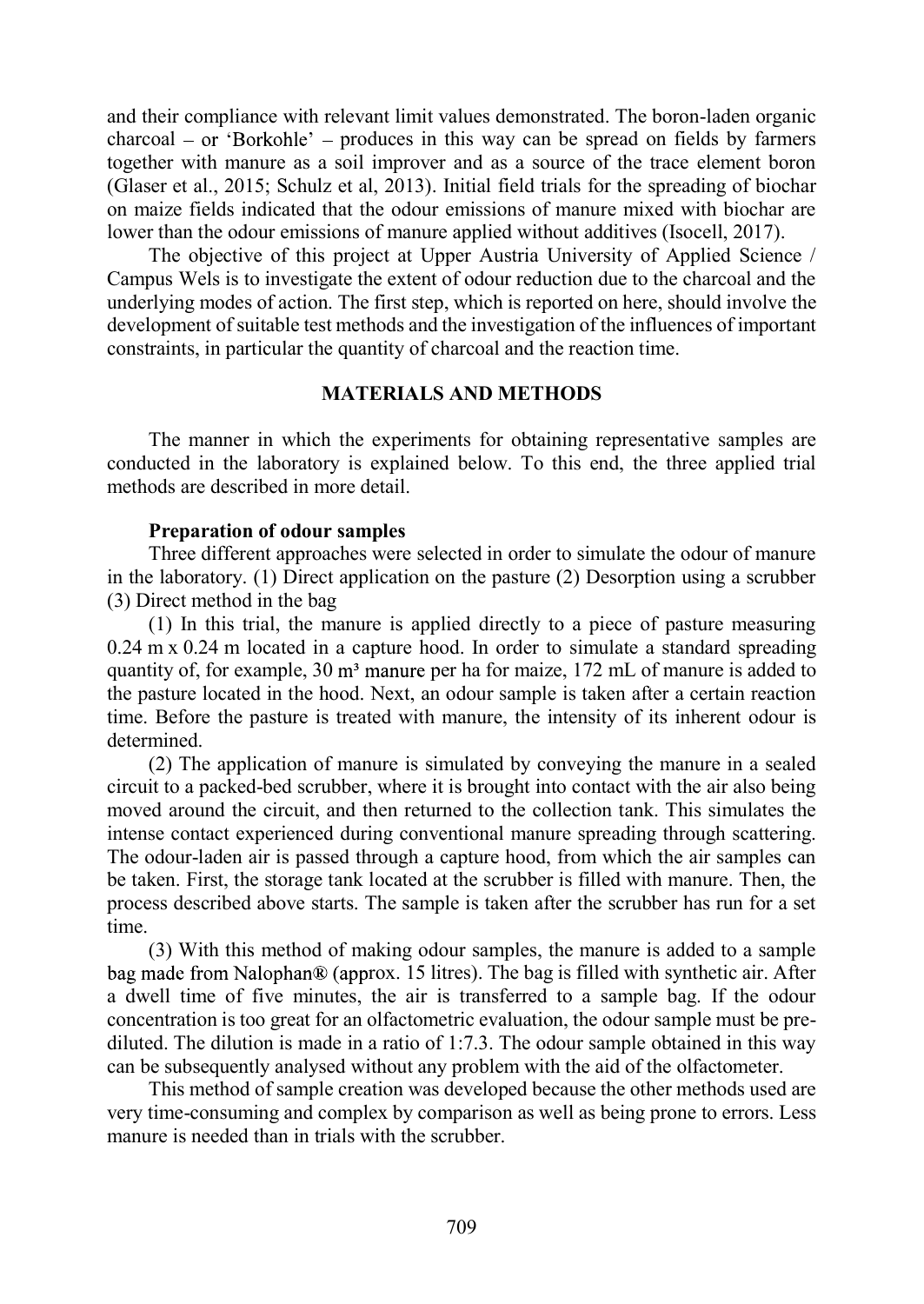## Odour measurement with the olfactometer

There are various methods available for assessing odours. In order to assess emissions of the kind produced when spreading manure on agricultural land, the aim must be to determine the odour loads. In turn, the expected level of nuisance can be derived from this. As these loads are to be determined on the basis of quantity and concentration, particular importance is placed on determining the odour concentration.

The odour concentrations were determined by means of dynamic olfactometry with an Olfasense Olfactometer TO8, according to EN13725 Odour. This involves diluting the air sample with clean, non-odorous air until none of the four to six test subjects are able to notice any more odour. The concentration of the diluted sample is increased in several steps by a factor of 2 or  $\sqrt{2}$  until the perception threshold is significantly exceeded in all test subjects. The odour concentration is arithmetically determined from the odour thresholds of all test subjects whose results lie within the required tolerance. This correlates with the concentrations of the substances contained in the samples. (Hauschildt & Mannebeck, 2015)

Another way of presenting the odour concentrations is the unit of 'decibel odour'  $(dB<sub>od</sub>)$ . Due to the logarithmic relationship between concentration and intensity, which is analogous to the Fechner law for noise, this logarithmic scale is particularly suitable for comparing odours with each other and against specified limit values (Forrest, 2010).

#### Preparation of manure

Manure A was used in experiments A, B, C and D. Before the experiments, it was passed through a food mill to remove feed residues and other fibres and solids in order not to cause the pump to malfunction, as had been the case in preliminary tests.

#### Experimental setup

Experiment A: In this experiment, manure A was applied directly to the pasture. 0.8 g of biochar was added to the 172 mL of manure. This corresponds to a quantity of 5 kg of biochar per  $m<sup>3</sup>$  of manure. The biochar was allowed to react with the manure for four hours before spreading. Trials were done with  $0.25$  m<sup>2</sup> of natural grown pasture per trial which was taken from local meadows including 25 cm of sod. The treated manure was spread by hand, spreading drops of the liquor evenly over the pasture sample.

Experiment B: In experiment B, odour samples were taken using the scrubber. For the experiment without biochar, the storage tank was filled with 10 litres of manure A. The first sample was taken two minutes after starting the scrubber, the second after five minutes. Next, the scrubber was cleaned and the storage tank filled with 10 litres of manure A, which had been mixed five hours previously with 50 g of biochar. The sampling was conducted in the same as the sampling without charcoal. The measurements were outside of the measurement range for all samples, i.e. they were each more than  $72,176$  GE m<sup>-3</sup>. Because of this, they could not be analysed and no results are available for experiment B.

Experiment C: In experiment C, the odour samples were also obtained with the aid of the scrubber. The difference from experiment B was that a larger quantity of biochar was used. Thus  $150 g$  and  $250 g$  of charcoal were added to 10 litres of manure respectively. The biochar was allowed to react for five hours. The samples were also taken after two and five minutes after starting the scrubber.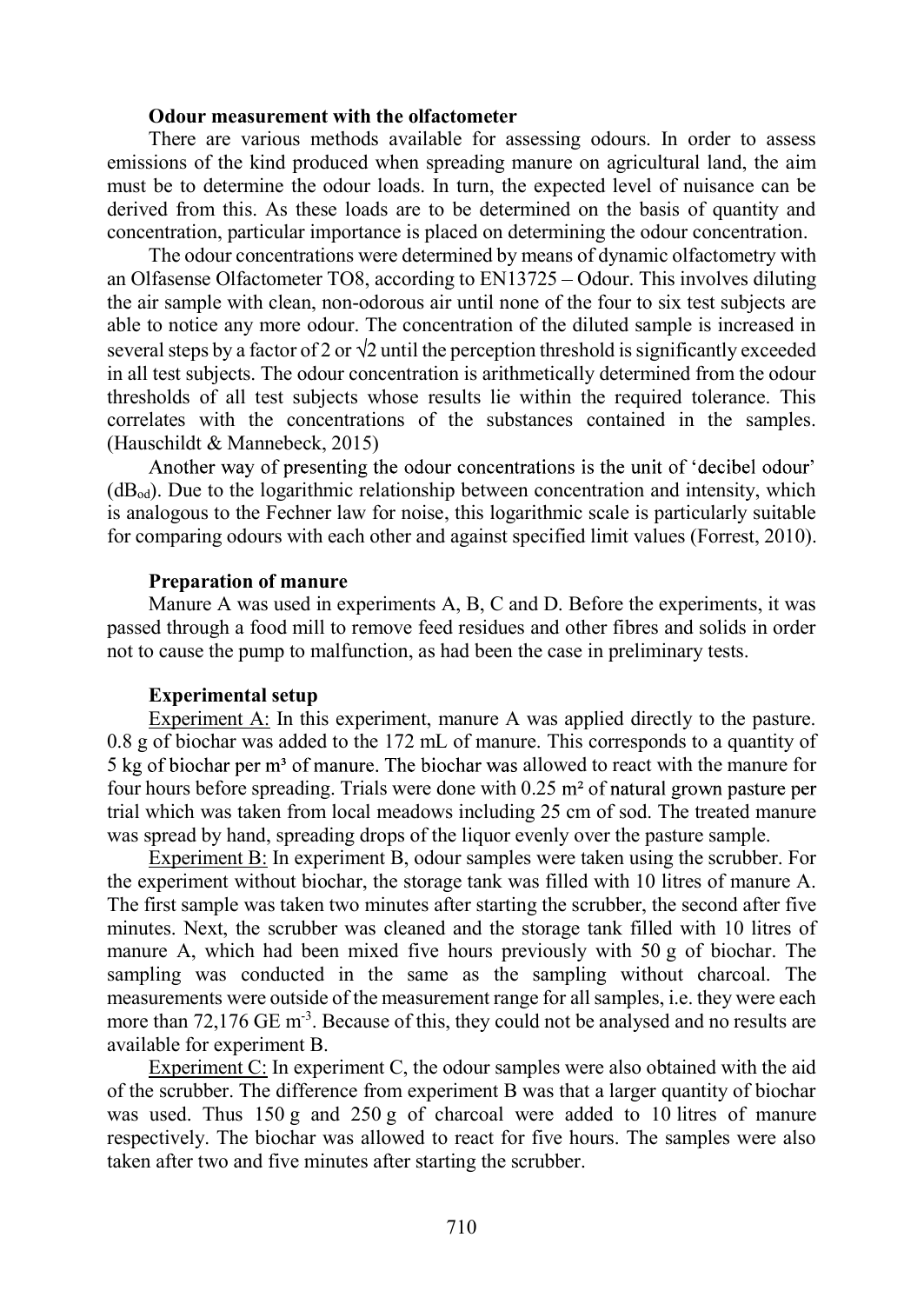Experiment D: Experiment D involved the use of manure A, which had been pretreated in a food mill. The goal of this experiment was to find out whether the reaction time of biochar has an influence on the odour-reducing effect. To this end, 150 g of charcoal were added to 10 litres of manure. Thus three mixtures of manure and charcoal were made. The different reaction times of the charcoal were 30 min., 1 hr. and 2 hrs. Sampling was conducted after the respective reaction time in the scrubber. Two samples were taken for each mixture, two and five minutes respectively after the start of the scrubber. Samples BK-D01 and BK-D02 were made using the direct approach. The reason for this variation was that the other sampling methods are relatively complicated. This method requires much less manure, and the time taken to make the samples as well as the preparation and follow-up work can be reduced. To this end, 1 litre of manure with 150 g of biochar and 1 litre of manure without biochar were stored in a sample bag with 10 litres of synthetic air for 10 minutes. Next, the air was transferred into a fresh sample bag and analysed using the olfactometer.

Experiment E: Experiment E made use of two different methods for making the samples. Both the scrubber and the direct approach were used. In both cases, manure types B and D were used. In the case of the samples that were made in the experiment with the scrubber, the goal was to find out the extent to which a variation of the reaction time of the biochar in the manure has an impact on the odour concentration. Both manure types (B and D) were sampled. 10 litres of manure were used per sample for this. The amount of biochar used was 50 g per sample. An exception are the samples designated BK-E01 and BK-E02, as these were used to determine the odour concentration of the manure without charcoal. Each of the samples was taken five minutes after starting the scrubber. The reaction time of one and two hours respectively was investigated. For the samples made using the direct approach, the question of the extent to which an increase in the added quantity of biochar has an effect on the odour concentration was investigated. 1 litre of manure types B and D was used for each sample. The samples were taken five minutes after the addition of the synthetic air to the mixing bag. The reaction time of the charcoal was not changed and amounted to 30 minutes for all samples in this experiment setup. Samples were made with a charcoal quantity of 50, 150 and 250 g  $L^{-1}$ .

. Experiment F: In experiment F, the samples were made with the aid of the direct approach method. All four available types of manure were used. 15 g of charcoal were added to each litre of manure. For each type of manure, two samples were made for which a charcoal reaction time of five and ten minutes respectively was selected.

Experiment G: The samples in experiment G was made according to the direct approach. To this end, 1 litre of manure was mixed with 50 and 150 g of biochar respectively. As this experiment was intended to more closely examine the effect of the reaction time of the charcoal on the odour concentration, only the reaction time was varied. Samples were taken after a reaction time of 5, 15, 30, 45 and 60 minutes.

#### RESULTS AND DISCUSSION

In the following diagrams, the results are summarised as far as possible in the form of the odour level. This achieves a better comparability of the various results and enables correlations to be identified more quickly. Here, too, a maximum measurement certainty of the odour level of  $\pm 2$  dBG is taken into consideration.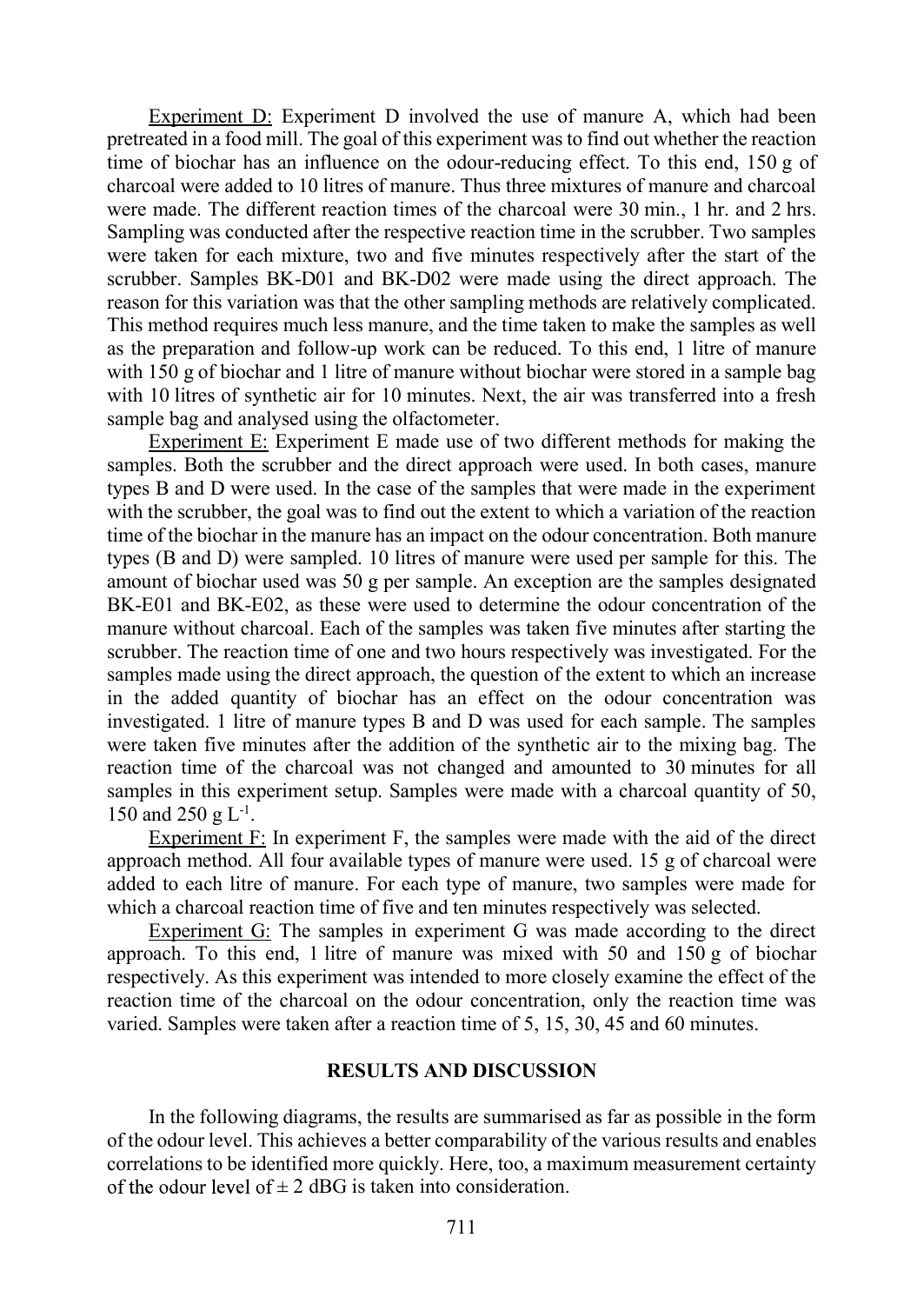#### Results of the direct approach

The results were divided into two diagrams, as the various experiments involved varying the quantity of the charcoal added (Fig. 1) on the one hand, and varying the reaction time of the charcoal (Fig. 2) on the other. Fig. 1 shows the results of experiments D and E, in which the quantity of added charcoal was varied. It can be seen that the odour level of the manure reduces with the addition of the charcoal. It can also be concluded from this figure that the reduction in the odour level correlates to the increasing addition of charcoal.



Figure 1. Variation of reaction time at different loads of BC applying experiment D and E showed an important effect at a reaction time of 30 minutes. positive effects were observed for BC loads of 50  $gL^{-1}$ . .



Figure 2. Results for influence of residence time on odor reduction in experiment F and G showed again that effects are poor or unclear at lower loads of BC. For higher loads of BC in experiment G, significant odor reduction could be observed at residence times of 30 to 60 minutes.

Fig. 2 shows the results of experiments F and G, in which the reaction time of the charcoal was varied. On the basis of the available data it is reasonable to conclude that there is hardly any change in the odour level when the reaction time is increased from five to ten minutes. However, if the reaction time is increased to up to one hour, the odour level also falls. It is likely that the combination of an increased quantity of added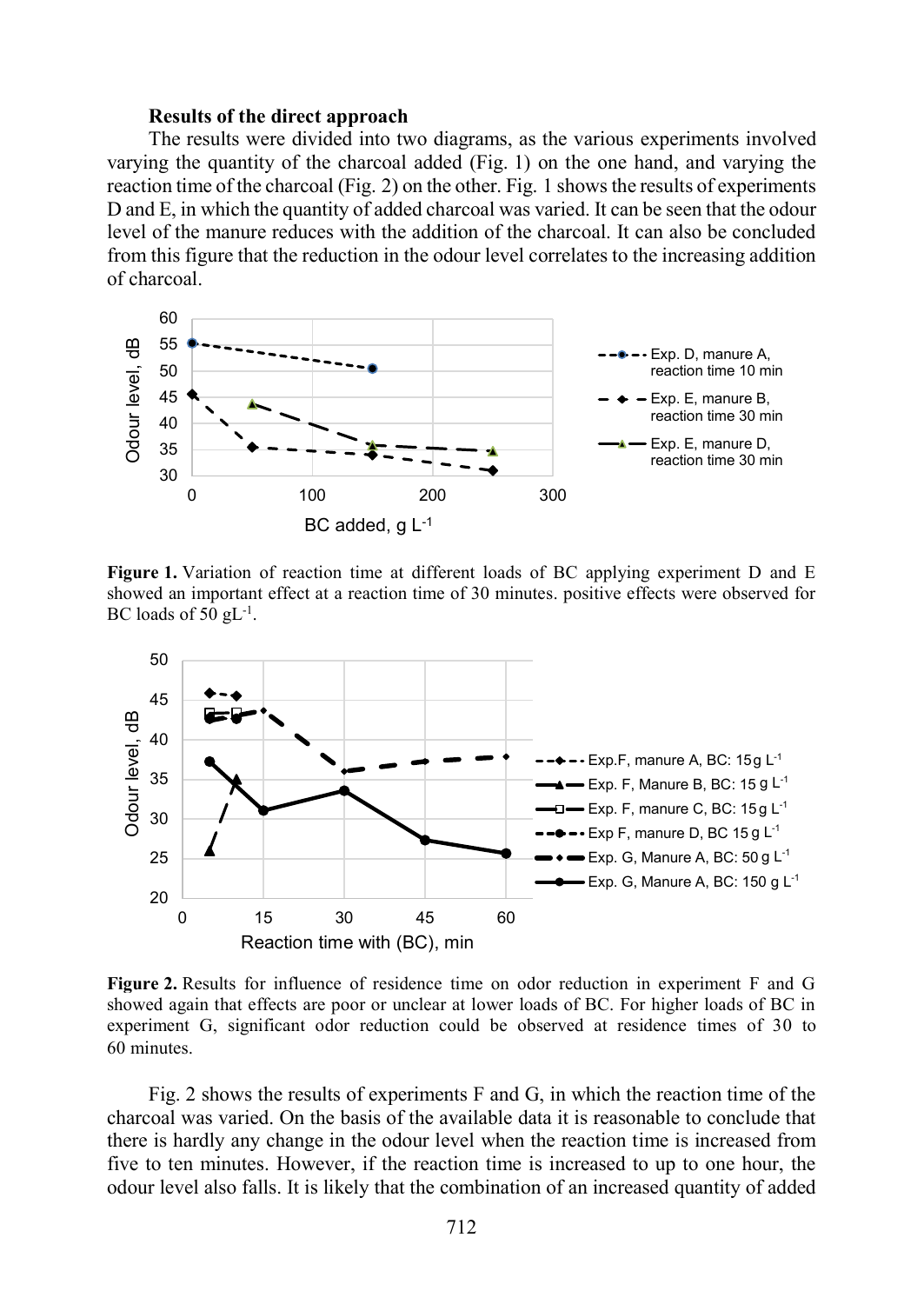charcoal and an increased reaction time is responsible for this effect. This becomes clear when the results of experiment G are compared. In each case, manure A was used. The strongest reduction in the odour concentration of up to  $12 \text{ dB}_{OD}$  was observed with the addition of 150 g  $L^{-1}$  of biochar.

#### Results using the scrubber

The results obtained using the scrubber are presented below. The results were divided into two diagrams according to the varied parameter. On the one hand, the runtime of the scrubber was varied (Fig. 3) and on the other, the reaction time of the charcoal (Fig. 4). Fig. 4 presents the results of experiments C and D. These show that the runtime of the scrubber had a negligible effect on the odour level. The experiment setup proved to be insensitive to the parameter 'runtime of the scrubber'. The main factor here again is the added quantity of charcoal. In some cases (experiment D), no significant reduction in odour could be observed.



Figure 3. Experiment F and G were used to test if the scrubber experiment is sensitive to washer runtime. The answer is obviously negative. No significant influence of scrubber operation was observed.



Figure 4. Reduction of odour level at low loads of BC is not clear, even with longer reaction times, applying experiment E.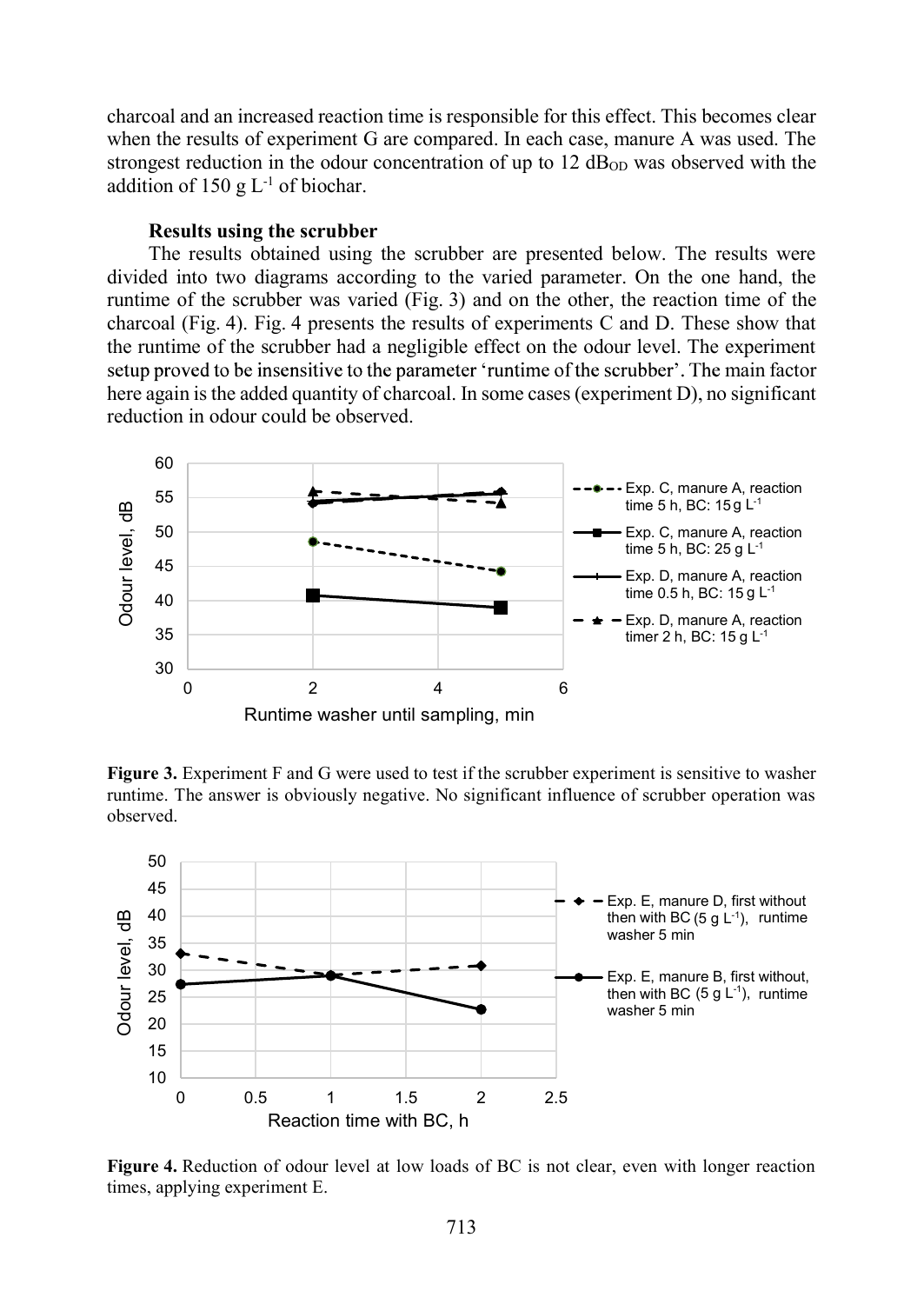However, if experiment C is compared with experiment D, the conclusion reached is that the reaction time does indeed have an influence on the odour level. There are concerns here that a reaction time of five hours is set relatively high. The intention in practice is to mix the charcoal with manure only immediately prior to spreading the mixture on the field. In practice, this would give a reaction time of between 30 minutes and one hour. Fig. 4 shows the results of experiment E, in which 2 manures were investigated under the same conditions. The odour level curve is different for the two types of manure used. The results for 2 different manures are an important aspect and require further investigation.

## Results of direct spreading

Fig. 5 presents the results of experiment A in graphic form. It is evident that the odour level with added charcoal reduces constantly over time. In contrast, the odour level of the charcoal without additives first rises over time and then falls again towards the end of the observed period, although to a level that is higher than it was at the beginning of the measurement. The odour concentration of the manure treated with charcoal is also consistently at a lower level than the manure without added charcoal. The results of this measurement can be interpreted as an indication of a possible reduction in odour, depending on the manure. At the same time, in comparison to the easier to perform experiments, this complicated method of investigation is not deemed to be any more meaningful than others, but further results showed that the experiment with direct exposure was very sensitive to external influences (failure).



Figure 5. Results of direct spreading on pasture in experiment A showed promising results. With application of BC, odour level was sigificantly lower after a few minutes  $(>4)$ .

#### Relative change in the odour level

Table 1 shows the relative change of the odour level within the various experiments. Note that the change shown is the average change within the respective measurement series. Therefore, the starting value cannot be equated in all cases to the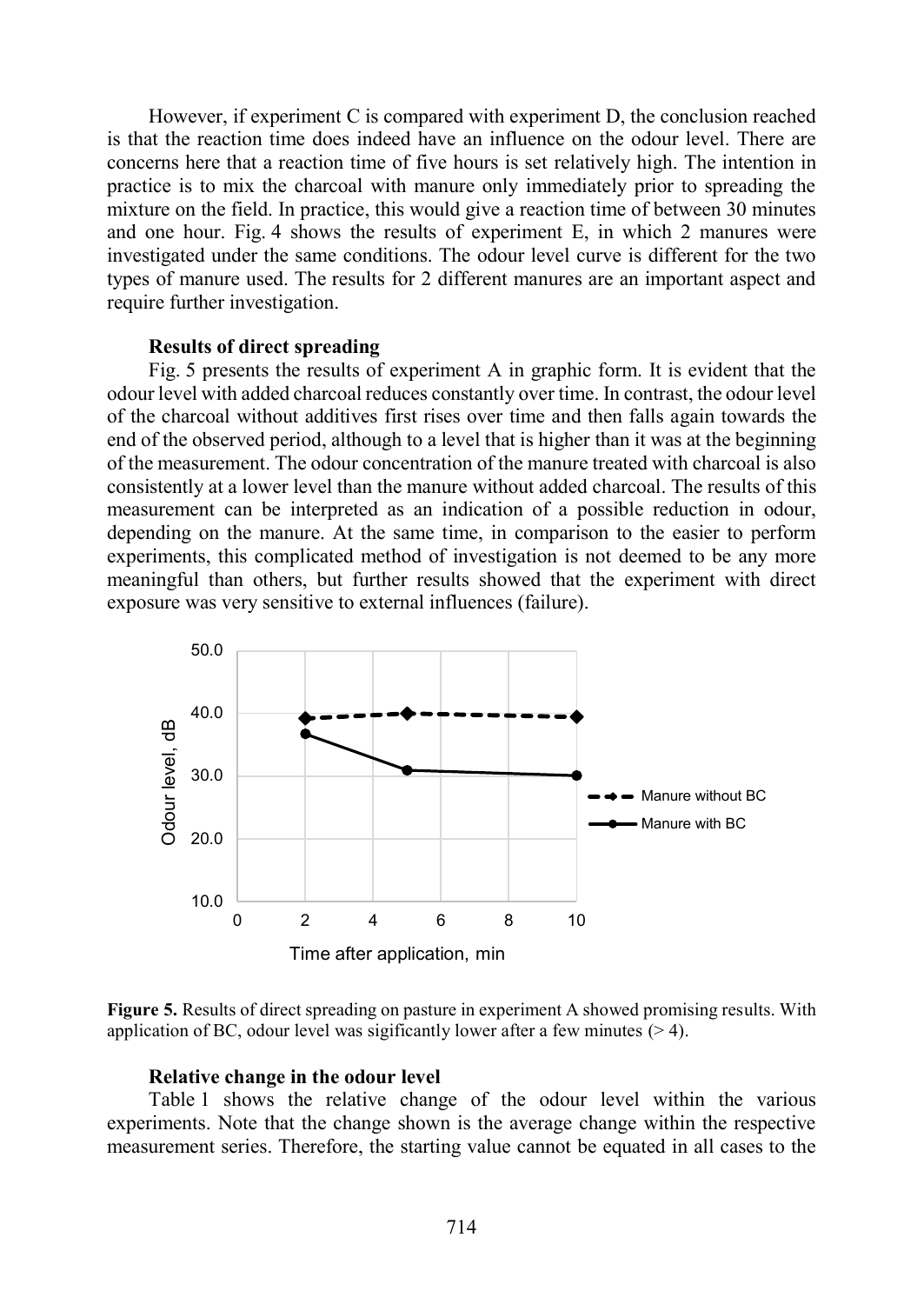odour level of the untreated manure. It can also come from manure that has been pretreated with charcoal.

Comparing the results increasingly indicates that the reaction time of the charcoal in many instances leads to a reduction in the odour concentration when it lies in the range of about 30 minutes to 4 hours. Furthermore, there is a positive correlation between the reduction in odour and the quantity of charcoal.

|              | Experimental setup                                                      | Variable     | Odour<br>change |
|--------------|-------------------------------------------------------------------------|--------------|-----------------|
| $\mathbf{A}$ | direct Application, 4 h react.time, 5 g $L^{-1}$                        | amount of BC | $-17.5%$        |
| C            | scrubber, react.time 5 h, 15 g $L^{-1}$                                 | amount of BC | $-9.1%$         |
|              | scrubber, react.time 5 h, 25 g $L^{-1}$                                 | amount of BC | $-4.2%$         |
| $\mathbf D$  | scrubber, react.time 30 min, 15 g $L^{-1}$                              | react.time   | $+2\%$          |
|              | scrubber, react.time 1 h, 15 g $L^{-1}$                                 | react.time   | $+3.3%$         |
|              | scrubber, react.time 2 h, 15 g $L^{-1}$                                 | react.time   | $-3.2\%$        |
|              | direct applic., react.time 10 min, 150 g $L^{-1}$                       | amount of BC | $-8.7\%$        |
| ${\bf E}$    | scrubber, manure D, react.time 1 und 2 h, 5 g $L^{-1}$                  | react.time   | $-9.7%$         |
|              | scrubber, manure B, reaction 1 und 2 h, 5 g $L^{-1}$                    | react.time   | $-5.8\%$        |
|              | direct applic., manure B, react.time 30 min, 50, 150 and                | amount of BC | $-26.5%$        |
|              | $250 \text{ g L}^{-1}$                                                  |              |                 |
|              | direct applic., manure D, react.time 30 min, 50, 150 and                | amount of BC | $-19.3\%$       |
|              | $250 \text{ g L}^1$                                                     |              |                 |
| $\mathbf{F}$ | direct applic., manure A, react time 5 and 10 min, 15 g $L^{-1}$        | react.time   | $-0.9\%$        |
|              | direct applic., manure B, react time 5 and 10 min, 15 g $L^{-1}$        | react.time   | $+34.6%$        |
|              | direct applic., manure C, react.time 5 and 10 min, 15 g L <sup>-1</sup> | react.time   | $+0.2\%$        |
|              | direct applic., manure D, react.time 5 and 10 min, 15 g $L^{-1}$        | react.time   | $0\%$           |
| G            | direct applic., react.time 5, 15, 30, 45 and 60 min, 50 g $L^{-1}$      | react.time   | $-8.7\%$        |
|              | direct applic., react.time 5, 15, 30, 45 and 60 min, 150 g $L^{-1}$     | react.time   | $-21.2%$        |

Table 1. Relative reduction in the odour level

# **CONCLUSION**

It was shown that the testing approaches are suitable for investigating the influence of different parameters on the release of odour when spreading manure. The 'direct approach' method offers the possibility to investigate the reduction in odour in very simple experiments. It was demonstrated that a reduction in the concentration of odour can be achieved by adding biochar to the manure. It was also shown that the measured odour concentration reduced further as the quantity of added charcoal increased. This effect occurred with all methods used. Quantities of charcoal ranging from five to  $250 \text{ g L}$ <sup>-1</sup> were added. Important effects of odour reduction could be observed at BC loads of 50 g  $L^{-1}$  and higher. Moreover, it was found that, in particular, the differences between shorter reaction times of the charcoal in the manure can be ignored. Over the course of the project, there were increasing signs that where the charcoal has a positive effect, this occurs within the first 30 minutes and continues for several hours. It is therefore possible in practice to use biochar or other organic charcoals immediately before spreading the manure, e.g. when filling suction tankers with it. In conclusion, it can be said that the addition of biochar caused a reduction in odour in all types of manure used, although large differences were observed in the effect it had on various manures.